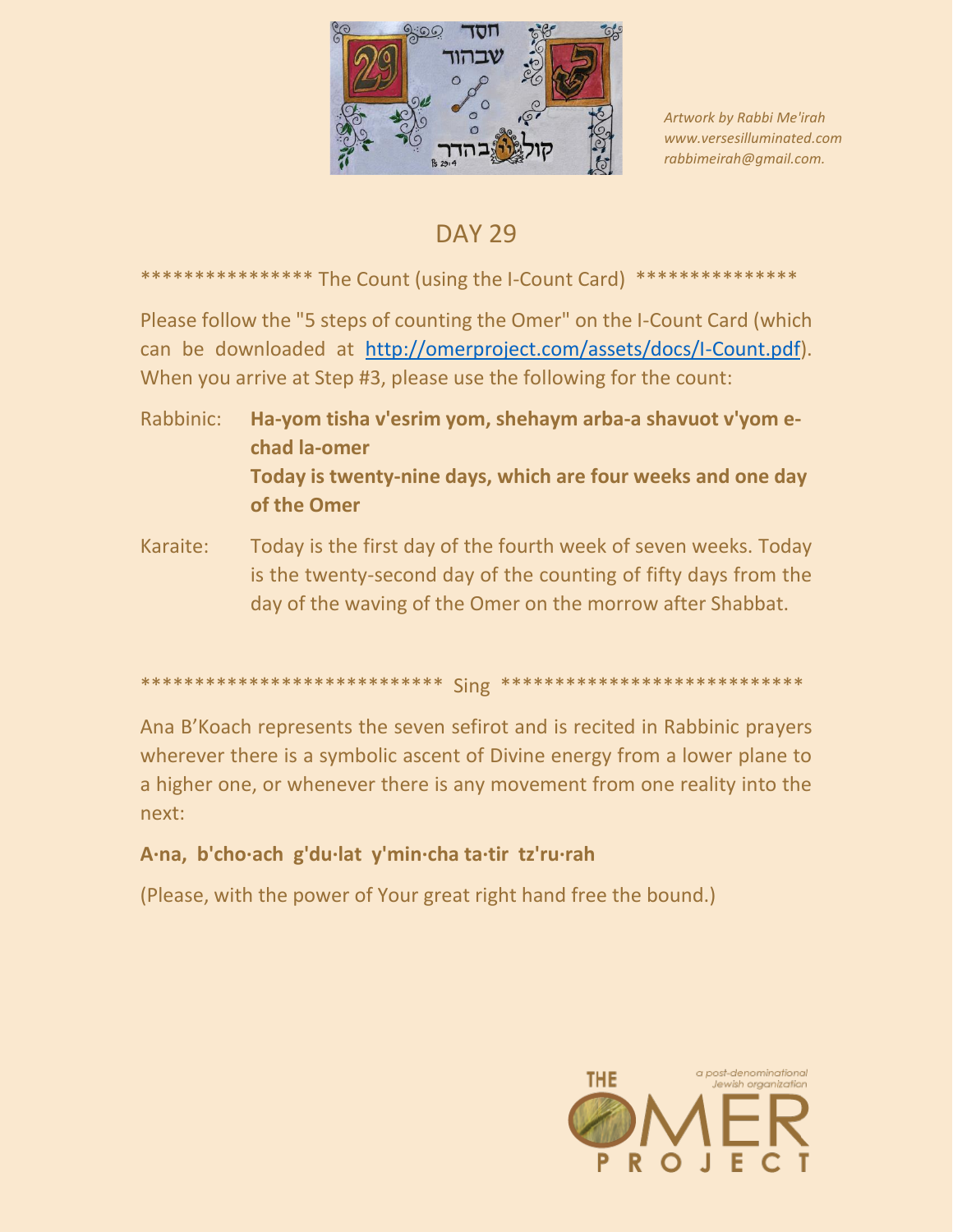\*\*\*\*\*\*\*\*\* This Week According to Rabbinic Mystical Teachings \*\*\*\*\*\*\*\*\*

Week Five: Hod is Glory, Splendor, Containment, Humility, Presence, Gratitude, Receptivity, Yielding, Grace, Surrender, Openness.

As Netzach is the artist, Hod is the scientist, the logician, the math whiz, and the certified public accountant in the brown tweed suit. This week is all about humility and remembering that everything we have was given to us by the Creator for a greater purpose. Focus on making yourself small this week so you can truly discover your greatness.

Aaron represents hod - in his splendor and thankfulness - during this week.

\*\*\*\*\*\*\*\*\* This Day According to Rabbinic Mystical Teachings \*\*\*\*\*\*\*\*\*

This day: Chesed shebe'Hod. Love within Gratitude, Grace within Order, and Love within Humility.

Two thoughts for Chesed of Hod:

1) Reflect on the many ways that others treat you kindly and justly.

2) Today, as tough as it seems, see the blessing you have been given. Now share it.

\*\*\*\*\*\*\*\*\*\*\*\*\*\*\*\*\*\*\*\* This Day's Biblical Figures \*\*\*\*\*\*\*\*\*\*\*\*\*\*\*\*\*\*\*\* \*\*\*\*\*\*\*\*\*\*\* with the Rabbinic Mystical Quality of the Day \*\*\*\*\*\*\*\*\*\*\*

A man named Manoach's wife, Hatzlelponit, is barren. An angel appears to her and says she will have a son. She must drink no wine during her pregnancy. This child must, for his whole life, be a nazir (one who, as a religious act, vows to renounce wine, leave their hair long, and stay away from the dead.)

Hatzlelponit tells her husband. He prays that the angel appear. The angel only appears to Hatzlelponit. She again gets her husband, but when he comes into the angel's presence, the angel says: "The woman must take